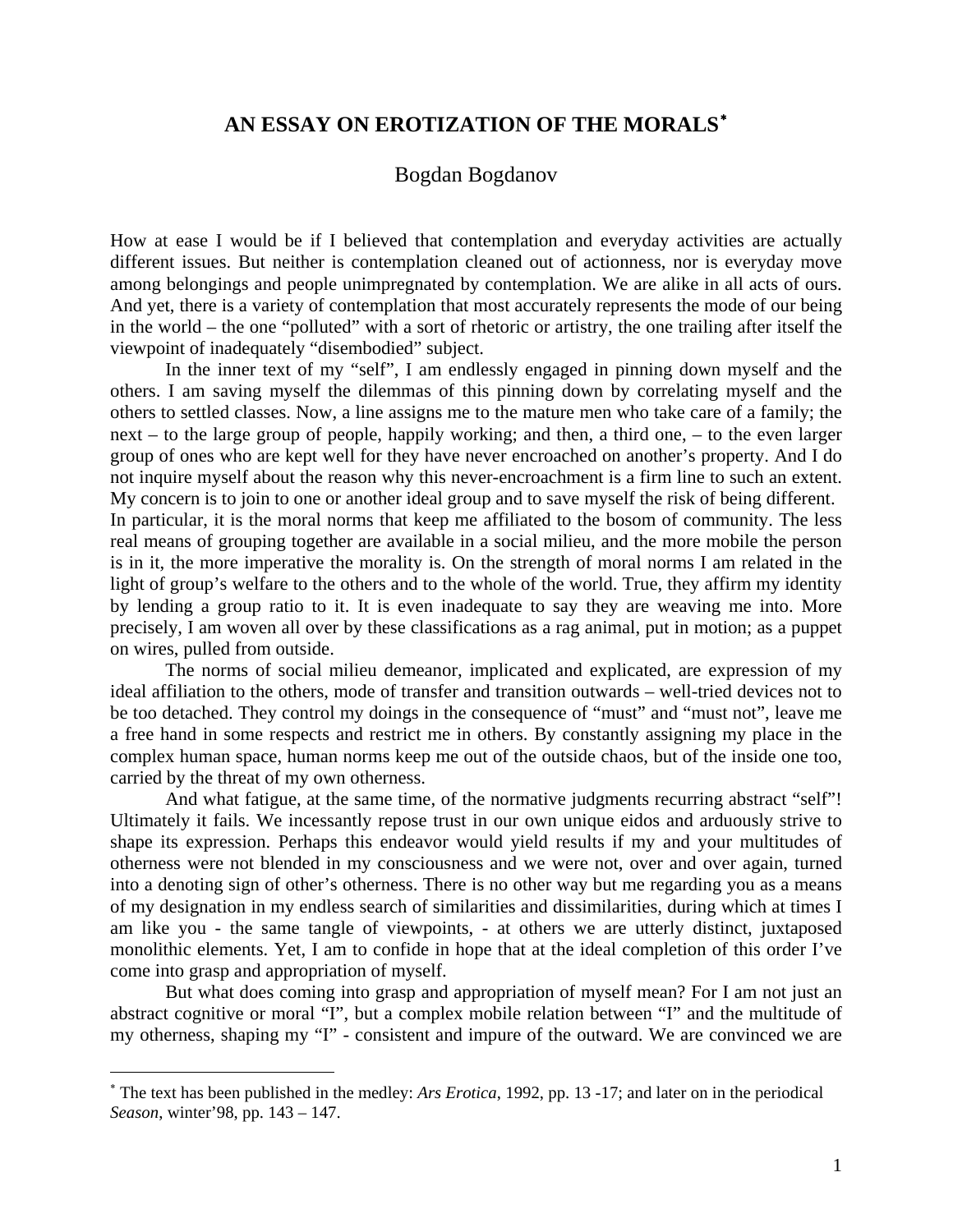constituted by the looks of the heavy signifier – the body, concealing the innermost signified of our soul. But both do not coincide. This condition encumbers our world orientation and is a source of incessant uneasiness. And since your looks is easier to be accessed than mine, I inevitably transfer to you this uneasiness and offhand make use of you as a sort of screen in the complex act of coming into grasp-appropriation of my own otherness.

Objects and belongings around me serve the same purpose. I seek their appropriation just like I seek yours. Coming into grasp and appropriating their otherness, I am dealing with my own otherness in a mediated way. Belongings appropriation gets me settled in new classes, furnishes me with additional signs to be grasped and with a new type of experience to take hold of my slipping out otherness. It is a matter of viewpoint if my passion for a sort of "it", my move out, is a means of my move in, to my "self", or vice versa. In any case, in the course of this incessant appropriation I am annoyed not by the result but by the lack of repose in the relation of signifier and signified of some kind.

I do never stick only to an object grasping viewpoint. I want to appropriate it, to posses it, to turn myself into termination of its grasping; to transmute from the empty "self" of a given viewpoint into the engendered, set somewhere, consistent "I" of the issue; to retrieve the body I have provisionally deprived myself of, forward looking grasping; to retrieve the belongings and the whole object human milieu of "consistences", engendered to comply with the necessities of my instrumental disembodiness that is to be incessantly lent consistence in new, and new body associations.

The more plastically the belongings are adjusted to the living body mobility, the more erotically they predispose the one looking for repose in his/her new identification through them. The new garment – what a magic! As an object it is something suspended that can be disintegrated. It is something unset but directed towards setting; ready to stick to the living body and lend it the otherwise necessary valences. A play of two parties connected, but retaining their distinction. The garment is erotic to such an extent for it is a means of transformation. Swelled up looks, it is a symbol of differentiation in the apparent-substantial discrimination and excellently substantiates the drama of the looking for the innermost. The stripping and revealing of the substantial, at least within the borders of the European culture, are ultimate intuitions of this type.

Just like the concealing and revealing of the body, a being beset among belongings might be impregnated by the intuition of substance seeking. Almost every human action acquires the character of a multitude of otherness appropriation, justified by the actor's necessity to come into contact with substances. The same occurs in the common act of food consummation. Because of our memory and consciousness, our doings never run dry with our immediate act of doing.

The intuition of substance seeking is not interwoven in anything else so complicatedly, as in our directness towards living human bodies to be grasped and appropriated. Image of the mobile subject, the body is an enticing symbol of the objectness and of the concealed in it substance. In relation to the appearance of the garment, the body is the substance in itself. But in it substantial and unsubstantial loci are discernible too. The especially affected by substantialness turns into that down below, mobile and variable, fastidious homunculus, which enters there, where it is impossible for us to enter; and the inside, connected with outlets, moist and dark, which erotically attracts or rejects and throws into hypochondria. The mind's exhilaratedness by the presence of bodiness to be grasped, and the dread of the morbid withering away, of the decaying flesh, are like the two sides of a coin.

In any case, human body is the most erotic of all erotic objects for the concurrent action of multifarious combinations of exterior and interior, and for the multifarious pervasion and appropriation options it offers. These options are engendered by the encounter of the natural